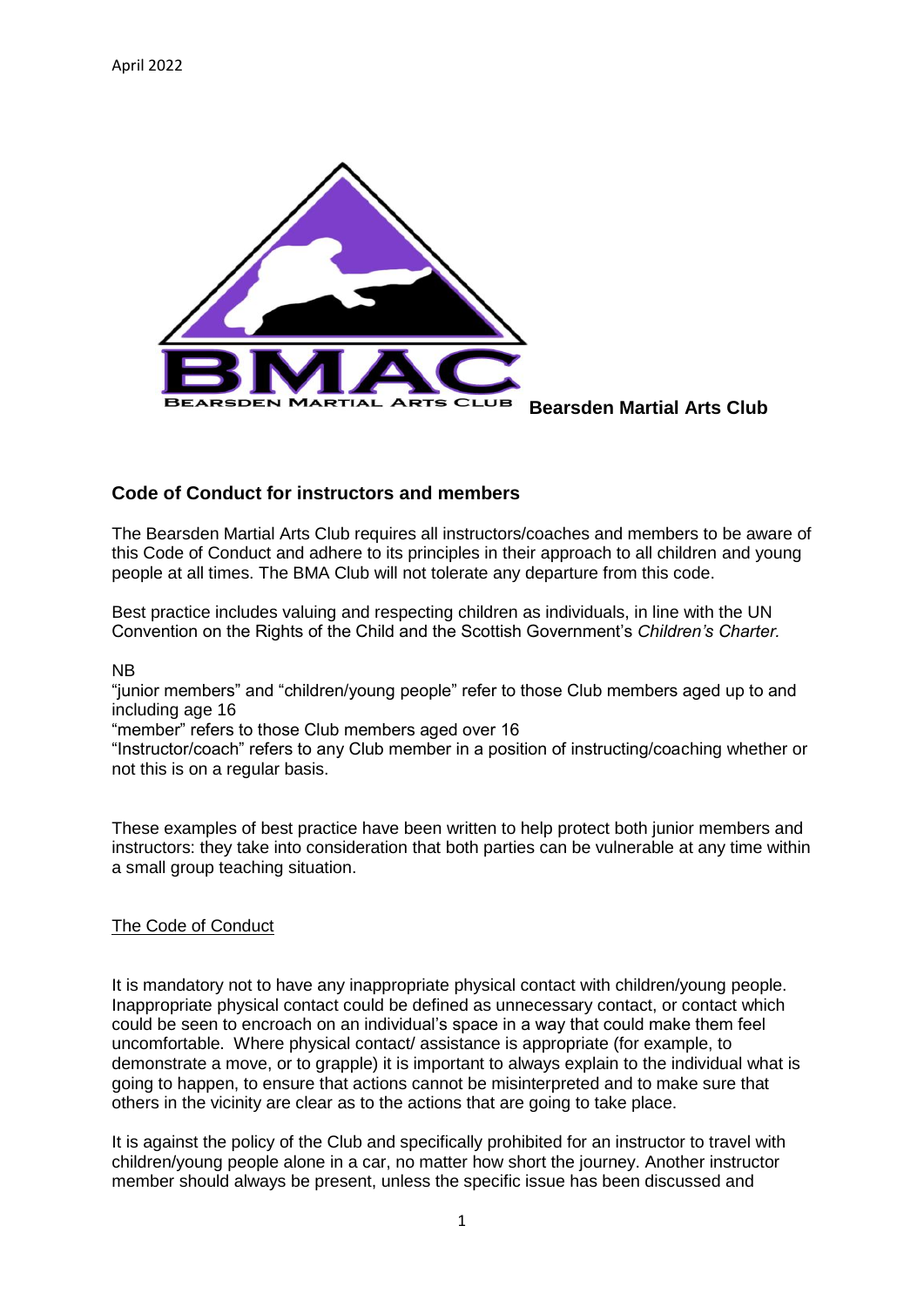consent has been obtained from the parent/ legal guardian of each child/young person being transported.

A Club member may not make suggestive or inappropriate remarks to or about a child or young person, even in fun, as this could be misinterpreted.

When children/young people are changing clothes, if the presence of an adult is necessary, there must be a minimum of two adults in the room at all times.

All instructors must coach children/young persons only within the dojo. It is specifically prohibited for any coaching or training of children or young person to take place in a private setting.

The consent of parents/legal guardians must be sought prior to the taking of any images (photographs or filming) and this consent should cover both the taking/recording of images and any subsequent publication of them either in printed (marketing materials, reports etc.) or electronic (websites, e-newsletters, presentations) format.

Any instructor who is aware that a child or young person may have become inappropriately attracted to another instructor (including themselves) should report this immediately to the Club Secretary who will be able to provide advice, support and guidance and also monitor or take action as required

Similarly, any instructor who is aware that another instructor (including themselves) may have become inappropriately attracted to a child or young person, must bring this immediately to the attention of the Club Secretary who will be able to provide advice, support and guidance and also monitor or take action as required.

A Club member may never give out the personal details of anyone, especially those of a child or young person. Similarly, members should not share their own personal details with junior club members. The Clubs FaceBook page or website/email is used by the Club to disseminate any necessary information/updaters.

If using social networking sites (e.g. Facebook, twitter) members must not "friend" junior members.

All members must:

- $\triangleright$  Respect the rights, dignity and values of others.
- $\triangleright$  Be fair, considerate and honest.
- $\triangleright$  Take responsibility for their actions.
- $\triangleright$  Treat everyone equally and sensitively regardless of age, gender, disability, race, ethnic origin, culture, social background, sexual orientation, religious belief, political affiliation or any other personal characteristic.
- $\triangleright$  Maintain high standards of personal behaviour at all times.
- $\triangleright$  Conduct themselves in a reasonable manner relating to language and gesture.
- $\triangleright$  Not encourage or pressure others in to acting against the code
- $\triangleright$  Refrain from any form of intimidation and harassment of others.
- $\triangleright$  Not distribute, or be involved in the distribution of, material on any social media platform that can be deemed offensive, abusive, threatening, humiliating, degrading or intimidating.
- $\triangleright$  Refrain from any behaviour that may bring the Club in to disrepute.
- $\triangleright$  Not act in an unlawful manner.